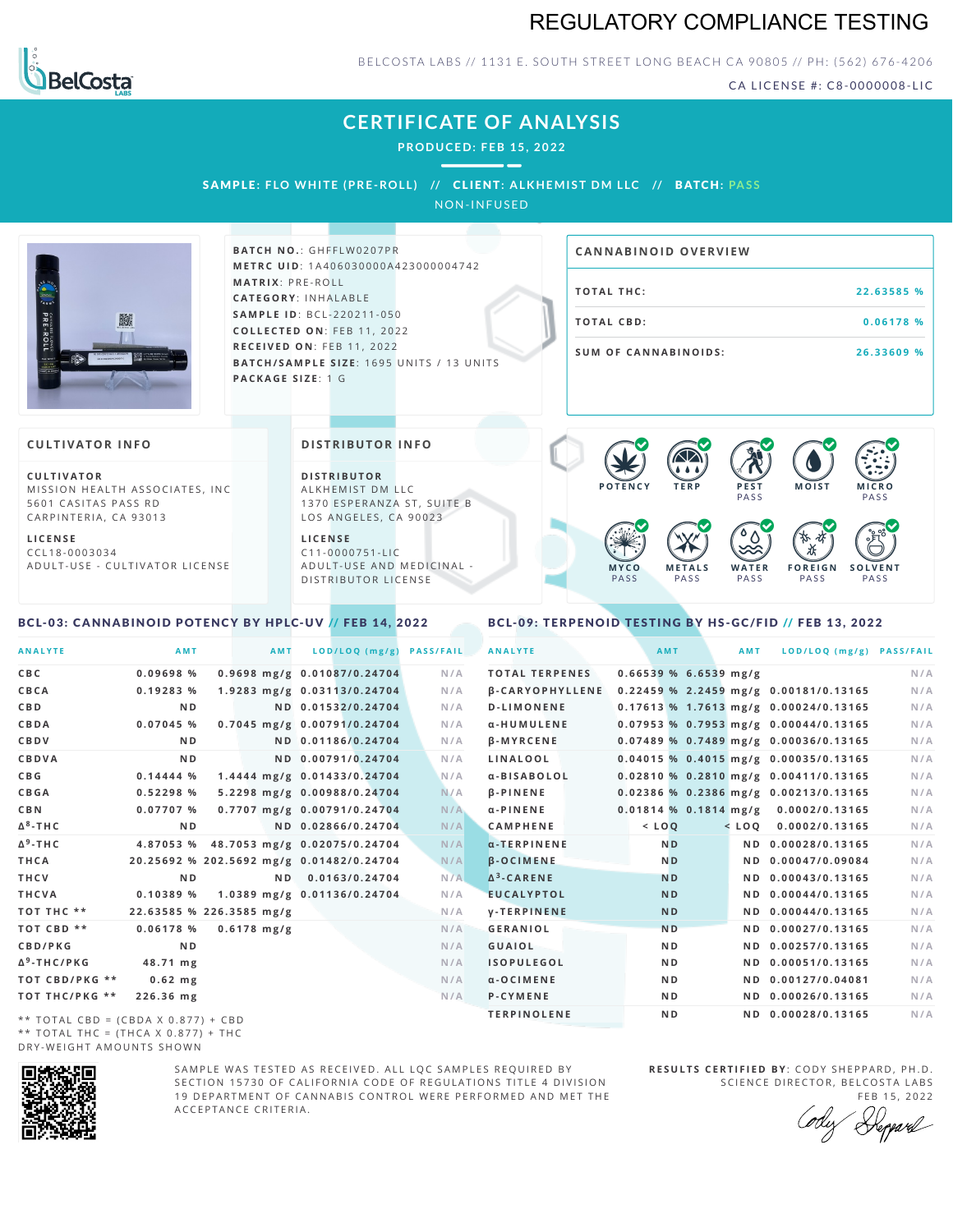# REGULATORY COMPLIANCE TESTING

#### <span id="page-1-0"></span>BCL-05: RESIDUAL PESTICIDE ANALYSIS BY LC-MS/MS ESI // FEB 13, 2022

| <b>ANALYTE</b>                          |                    | LIMIT AMT (µg/g) | LOD/LOQ (µg/g) PASS/FAIL    |                     | <b>ANALYTE</b>                             |                          | LIMIT AMT $(\mu g/g)$ | LOD/LOQ (µg/g) PASS/FAIL       |            |
|-----------------------------------------|--------------------|------------------|-----------------------------|---------------------|--------------------------------------------|--------------------------|-----------------------|--------------------------------|------------|
| <b>ABAMECTIN</b>                        | $0.1 \mu g/g$      | N D              | 0.01153/0.04                | <b>PASS</b>         | <b>MALATHION</b>                           | $0.5 \mu g/g$            | N D                   | 0.00472/0.02                   | PASS       |
| <b>ACEPHATE</b>                         | $0.1 \mu g/g$      | ND               | 0.00368/0.02                | <b>PASS</b>         | METALAXYL                                  | $2 \mu g/g$              | N D                   | 0.00503/0.02                   | PASS       |
| ACEQUINOCYL                             | $0.1 \mu g/g$      | N D              | 0.00417/0.02                | <b>PASS</b>         | <b>METHIOCARB</b>                          | Any amt                  | N D                   | 0.00503/0.02                   | PASS       |
| <b>ACETAMIPRID</b>                      | $0.1 \mu g/g$      | N D              | 0.00464/0.02                | <b>PASS</b>         | METHOMYL                                   | $1 \mu g/g$              | N D                   | 0.00494/0.02                   | PASS       |
| <b>ALDICARB</b>                         | Any amt            | N D              | 0.01109/0.04                | <b>PASS</b>         | <b>MEVINPHOS</b>                           | Any amt                  | N D                   |                                | PASS       |
| <b>AZOXYSTROBIN</b>                     | $0.1 \mu g/g$      | N D              | 0.00639/0.02                | <b>PASS</b>         | <b>MEVINPHOSI</b>                          |                          | N D                   | 0.00163/0.0084                 | N/A        |
| <b>BIFENAZATE</b>                       | $0.1 \mu g/g$      | N D              | 0.00355/0.02                | <b>PASS</b>         | <b>MEVINPHOS II</b>                        |                          | ND.                   | 0.00542/0.0316                 | N/A        |
| <b>BIFENTHRIN</b>                       | $3 \mu g/g$        | N D              | 0.00473/0.04                | <b>PASS</b>         | <b>MYCLOBUTANIL</b>                        | $0.1 \mu g/g$            | N D                   | 0.00867/0.04                   | PASS       |
| <b>BOSCALID</b>                         | $0.1 \mu g/g$      | N D              | 0.00494/0.02                | <b>PASS</b>         | <b>NALED</b>                               | $0.1 \mu g/g$            | N D                   | 0.00328/0.02                   | PASS       |
| CARBARYL                                | $0.5 \mu g/g$      | N D              | 0.00295/0.02                | <b>PASS</b>         | OXAMYL                                     | $0.5 \mu g/g$            | N D                   | 0.00455/0.02                   | PASS       |
| CARBOFURAN                              | Any amt            | N D              | 0.00613/0.02                | <b>PASS</b>         | PACLOBUTRAZOL                              | Any amt                  | N D                   | 0.00714/0.04                   | PASS       |
| CHLORANTRANIL-<br><b>IPROLE</b>         | $10 \mu g/g$       | N D              | 0.00697/0.04                | PASS                | <b>PERMETHRIN</b>                          | $0.5 \mu g/g$            | N D                   |                                | PASS       |
| <b>CLOFENTEZINE</b>                     |                    | N D              | 0.0054/0.02                 | <b>PASS</b>         | PERMETHRIN CIS                             |                          | N D                   | 0.00237/0.0082                 | N/A        |
|                                         | $0.1 \mu g/g$      | N D              | 0.00215/0.02                | <b>PASS</b>         | PERMETHRIN TRANS                           |                          | N D                   | 0.00245/0.0118                 | N/A        |
| <b>COUMAPHOS</b><br><b>CYFLUTHRIN</b>   | Any amt            | N D              | 0.05508/0.2                 | <b>PASS</b>         | <b>PHOSMET</b>                             | $0.1 \mu g/g$            | N D                   | 0.0043/0.02                    | PASS       |
| CYPERMETHRIN                            | $2 \mu g/g$        | N D              | 0.00556/0.04                | <b>PASS</b>         | PIPERONYLBUTO-<br>XIDE                     | $3 \mu g/g$              | N D                   | 0.00247/0.02                   | PASS       |
| <b>DAMINOZIDE</b>                       | 1 $\mu$ g/g        | N D              | 0.00227/0.04                | PASS                | <b>PRALLETHRIN</b>                         | $0.1 \mu g/g$            | N D                   | 0.00392/0.02                   | PASS       |
| <b>DIAZINON</b>                         | Any amt            | N D              | 0.00487/0.02                | <b>PASS</b>         | PROPICONAZOLE                              |                          | N D                   | 0.0024/0.02                    | PASS       |
| <b>DIMETHOATE</b>                       | $0.1 \mu g/g$      | N D              | 0.00354/0.02                | PASS                | <b>PROPOXUR</b>                            | $0.1 \mu g/g$            | N D                   | 0.00374/0.02                   | PASS       |
| <b>DIMETHOMORPH</b>                     | Any amt            | ND               |                             | PASS                | <b>PYRETHRINS</b>                          | Any amt<br>$0.5 \mu g/g$ | N D                   | 0.00726/0.04                   | PASS       |
| <b>DIMETHOMORPH I</b>                   | $2 \mu g/g$        | ND               | 0.00109/0.0078              | N/A                 | PYRIDABEN                                  |                          | N D                   | 0.0034/0.02                    | PASS       |
|                                         |                    |                  |                             |                     |                                            | $0.1 \mu g/g$            |                       |                                | PASS       |
| <b>DIMETHOMORPH II</b>                  |                    | ND               | 0.0015/0.0122               | N/A                 | <b>SPINETORAM</b>                          | $0.1 \mu g/g$            | N D                   |                                |            |
| <b>ETHOPROPHOS</b><br><b>ETOFENPROX</b> | Any amt<br>Any amt | N D<br>N D       | 0.0041/0.02<br>0.00274/0.02 | <b>PASS</b><br>PASS | <b>SPINETORAM J</b><br><b>SPINETORAM L</b> |                          | N D<br>N D            | 0.00329/0.016<br>0.00157/0.016 | N/A<br>N/A |
| <b>ETOXAZOLE</b>                        | $0.1 \mu g/g$      | ND               | 0.00385/0.02                | <b>PASS</b>         | <b>SPINOSAD</b>                            | $0.1 \mu g/g$            | N D                   |                                | PASS       |
| <b>FENHEXAMID</b>                       | $0.1 \mu g/g$      | N D              | 0.01055/0.02                | <b>PASS</b>         | SPINOSAD A                                 |                          | N D                   | 0.00205/0.01438                | N/A        |
| <b>FENOXYCARB</b>                       | Any amt            | N D              | 0.00175/0.02                | <b>PASS</b>         | <b>SPINOSAD D</b>                          |                          | N <sub>D</sub>        | 0.00104/0.00498                | N/A        |
| <b>FENPYROXIMATE</b>                    | $0.1 \mu g/g$      | N D              | 0.00481/0.02                | <b>PASS</b>         | <b>SPIROMESIFEN</b>                        | $0.1 \mu g/g$            | N D                   | 0.00944/0.04                   | PASS       |
| <b>FIPRONIL</b>                         | Any amt            | N D              | 0.00478/0.02                | <b>PASS</b>         | <b>SPIROTETRAMAT</b>                       | $0.1 \mu g/g$            | N D                   | 0.00208/0.02                   | PASS       |
| <b>FLONICAMID</b>                       | $0.1 \mu g/g$      | N D              | 0.00398/0.02                | <b>PASS</b>         | <b>SPIROXAMINE</b>                         | Any amt                  | N D                   | 0.00344/0.02                   | PASS       |
| <b>FLUDIOXONIL</b>                      | $0.1 \mu g/g$      | N D              | 0.01369/0.04                | <b>PASS</b>         | <b>TEBUCONAZOLE</b>                        | $0.1 \mu g/g$            | N D                   | 0.00816/0.04                   | PASS       |
| HEXYTHIAZOX                             | 0.1 µg/g           | N D              | 0.00297/0.02                | <b>PASS</b>         | <b>THIACLOPRID</b>                         | Any amt                  | N D                   | 0.0039/0.02                    | PASS       |
| <b>IMAZALIL</b>                         | Any amt            | N D              | 0.0056/0.02                 | PASS                | <b>THIAMETHOXAM</b>                        | $5 \mu g/g$              | N D                   | 0.00358/0.02                   | PASS       |
| <b>IMIDACLOPRID</b>                     | $5 \mu g/g$        | ND               | 0.00645/0.02                | <b>PASS</b>         | TRIFLOXYSTROB-                             |                          |                       |                                |            |
| KRESOXIM-<br>METHYL                     | $0.1 \mu g/g$      | N D              | 0.00339/0.02                | <b>PASS</b>         | 1 <sub>N</sub>                             | $0.1 \mu g/g$            | N D                   | 0.00421/0.02                   | PASS       |

#### BCL-13: PESTICIDE TESTING BY GC/MS // FEB 14, 2022

| <b>ANALYTE</b>         | LIMIT         | $AMT$ ( $\mu g/g$ ) | $LOD/LOQ$ ( $\mu g/g$ ) | <b>PASS/FAIL</b> |
|------------------------|---------------|---------------------|-------------------------|------------------|
| <b>CAPTAN</b>          | $0.7 \mu g/g$ | N <sub>D</sub>      | 0.01977/0.06            | <b>PASS</b>      |
| CHLORDANE              | Any amt       | N <sub>D</sub>      |                         | <b>PASS</b>      |
| <b>CHLORDANE CIS</b>   |               | N <sub>D</sub>      | 0.01199/0.03            | N/A              |
| <b>CHLORDANE TRANS</b> |               | N <sub>D</sub>      | 0.01082/0.03            | N/A              |
| <b>CHLORFENAPYR</b>    | Any amt       | N <sub>D</sub>      | 0.01364/0.06            | <b>PASS</b>      |

| <b>ANALYTE</b>                      | LIMIT         | $AMT (\mu g/g)$ | LOD/LOQ (µg/g) | <b>PASS/FAIL</b> |
|-------------------------------------|---------------|-----------------|----------------|------------------|
| <b>CHLORPYRIFOS</b>                 | Any amt       | N <sub>D</sub>  | 0.01653/0.06   | <b>PASS</b>      |
| <b>DICHLORVOS</b>                   | Any amt       | N <sub>D</sub>  | 0.01165/0.06   | <b>PASS</b>      |
| <b>METHYL PARATHION</b>             | Any amt       | N <sub>D</sub>  | 0.00851/0.06   | <b>PASS</b>      |
| PENTACHLORONI-<br><b>TROBENZENE</b> | $0.1 \mu g/g$ | N <sub>D</sub>  | 0.01282/0.06   | <b>PASS</b>      |